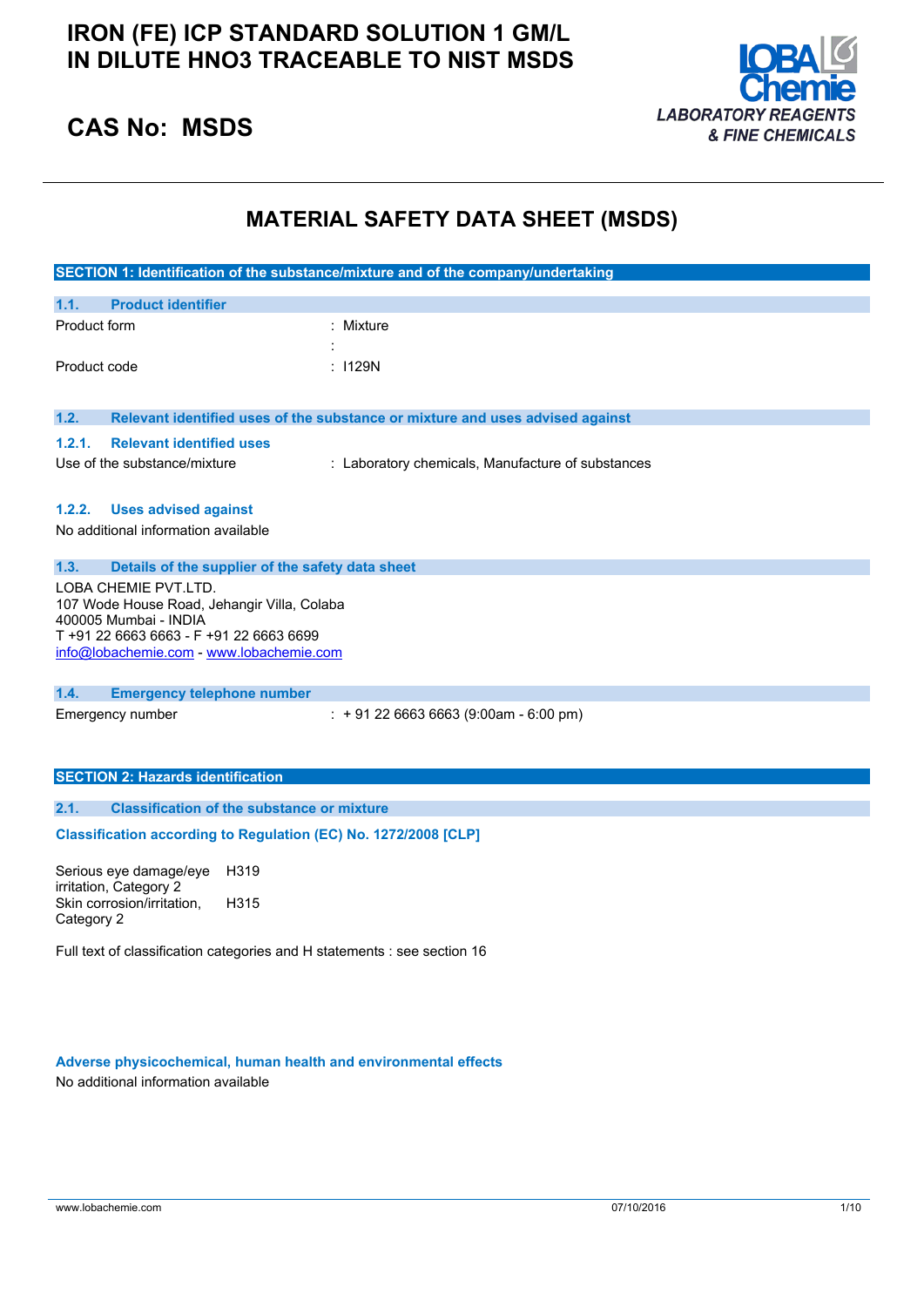Safety Data Sheet

**2.2. Label elements**

#### **Labelling according to** Regulation (EC) No. 1272/2008 [CLP]

| Hazard pictograms (CLP)        | GHS07                                                                                                                                                 |
|--------------------------------|-------------------------------------------------------------------------------------------------------------------------------------------------------|
| Signal word (CLP)              | : Warning                                                                                                                                             |
| Hazard statements (CLP)        | : H315 - Causes skin irritation<br>H319 - Causes serious eve irritation                                                                               |
| Precautionary statements (CLP) | : P305+P351+P338 - IF IN EYES: Rinse cautiously with water for several minutes.<br>Remove contact lenses, if present and easy to do. Continue rinsing |

#### **2.3. Other hazards**

No additional information available

# **SECTION 3: Composition/information on ingredients 3.1. Substance** Not applicable

#### **3.2. Mixture**

| <b>Name</b>                                           | <b>Product identifier</b>                                             | $\frac{0}{0}$ | <b>Classification according</b><br>to Regulation (EC) No.<br>1272/2008 [CLP] |
|-------------------------------------------------------|-----------------------------------------------------------------------|---------------|------------------------------------------------------------------------------|
| Water                                                 | (CAS No) 7732-18-5<br>(EC no) 231-791-2                               | 75 - 99       | Not classified                                                               |
| Nitric acid                                           | (CAS No) 7697-37-2<br>(EC no) 231-714-2<br>(EC index no) 007-004-00-1 | $1 - 5$       | Ox. Lig. 1, H271<br>Skin Corr. 1A, H314                                      |
| IRON (METAL) POWDER ELECTROLYTIC<br>99.5% (250-300 me | (CAS No) 7439-89-6                                                    | $0.1 - 1$     | Flam. Sol. 1, H228                                                           |

Full text of H-phrases: see section 16

| <b>SECTION 4: First aid measures</b>             |                                                                                                                                                  |
|--------------------------------------------------|--------------------------------------------------------------------------------------------------------------------------------------------------|
| 4.1.<br><b>Description of first aid measures</b> |                                                                                                                                                  |
| First-aid measures after inhalation              | : Assure fresh air breathing. If breathing is difficult, remove victim to fresh air and keep<br>at rest in a position comfortable for breathing. |
| First-aid measures after skin contact            | Wash with plenty of soap and water. Wash contaminated clothing before reuse. Get<br>medical advice/attention.                                    |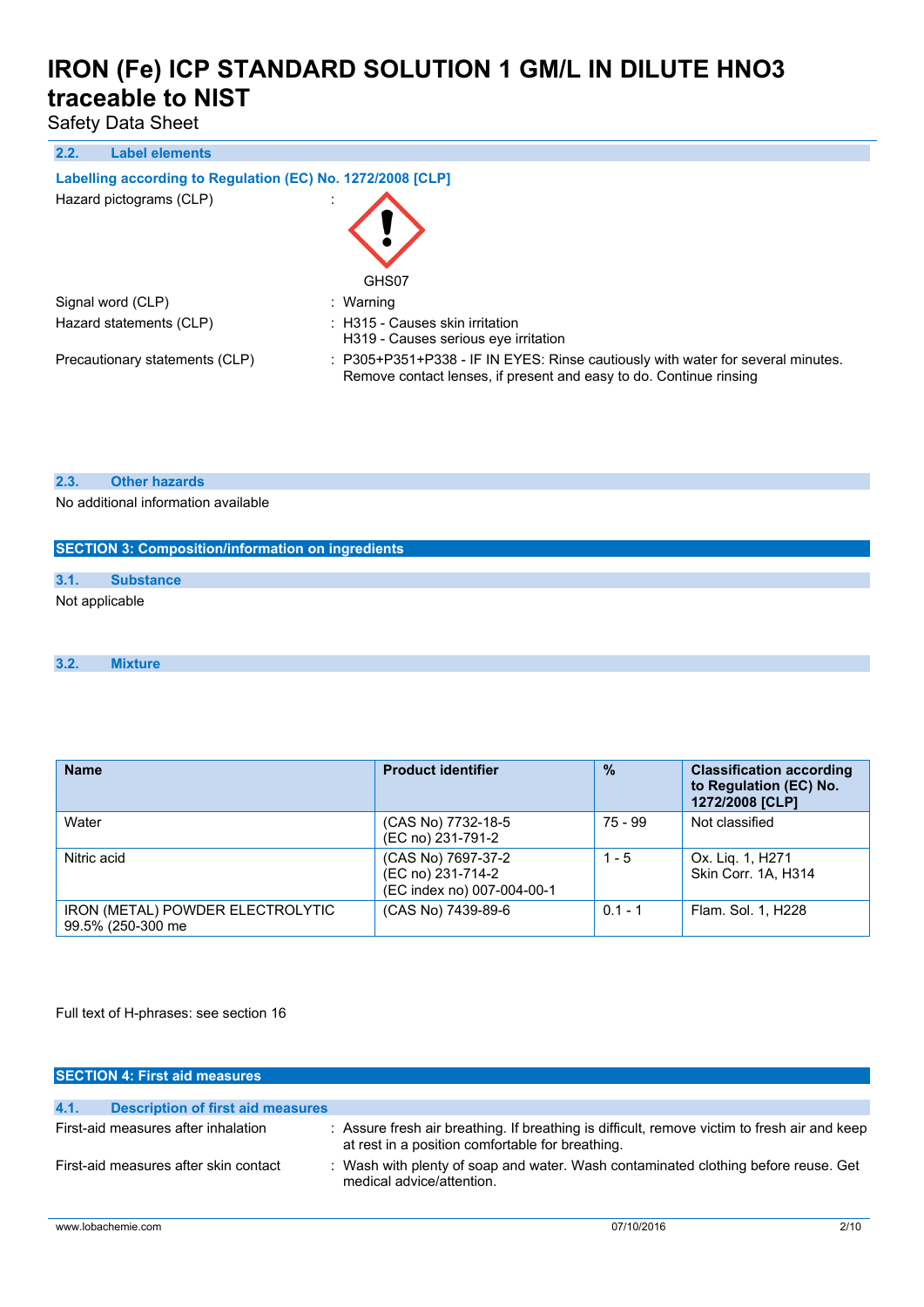Safety Data Sheet

| First-aid measures after eye contact                                |                                                                                                                                                         |
|---------------------------------------------------------------------|---------------------------------------------------------------------------------------------------------------------------------------------------------|
|                                                                     | : Rinse cautiously with water for several minutes. Remove contact lenses, if present<br>and easy to do. Continue rinsing. Get medical advice/attention. |
| First-aid measures after ingestion                                  | : Rinse mouth. Do not induce vomiting. Get medical advice/attention.                                                                                    |
| 4.2.                                                                | Most important symptoms and effects, both acute and delayed                                                                                             |
| Symptoms/injuries after skin contact                                | : Causes skin irritation.                                                                                                                               |
| Symptoms/injuries after eye contact                                 | : Causes serious eye irritation.                                                                                                                        |
|                                                                     |                                                                                                                                                         |
| 4.3.                                                                | Indication of any immediate medical attention and special treatment needed                                                                              |
| No additional information available                                 |                                                                                                                                                         |
| <b>SECTION 5: Firefighting measures</b>                             |                                                                                                                                                         |
| 5.1.<br><b>Extinguishing media</b>                                  |                                                                                                                                                         |
| Suitable extinguishing media                                        | : Dry powder. Carbon dioxide. Foam. Water spray.                                                                                                        |
| Unsuitable extinguishing media                                      | : Do not use a heavy water stream.                                                                                                                      |
|                                                                     |                                                                                                                                                         |
| 5.2.<br>Special hazards arising from the substance or mixture       |                                                                                                                                                         |
| No additional information available                                 |                                                                                                                                                         |
| 5.3.<br><b>Advice for firefighters</b>                              |                                                                                                                                                         |
| Protection during firefighting                                      | : Do not enter fire area without proper protective equipment, including respiratory                                                                     |
|                                                                     | protection.                                                                                                                                             |
| <b>SECTION 6: Accidental release measures</b>                       |                                                                                                                                                         |
|                                                                     |                                                                                                                                                         |
| 6.1.                                                                | Personal precautions, protective equipment and emergency procedures                                                                                     |
| For non-emergency personnel<br>6.1.1.                               |                                                                                                                                                         |
| <b>Emergency procedures</b>                                         | : Evacuate unnecessary personnel.                                                                                                                       |
| 6.1.2.<br>For emergency responders                                  |                                                                                                                                                         |
|                                                                     |                                                                                                                                                         |
| Protective equipment                                                | : Use personal protective equipment as required.                                                                                                        |
| 6.2.<br><b>Environmental precautions</b>                            |                                                                                                                                                         |
| Avoid release to the environment.                                   |                                                                                                                                                         |
|                                                                     |                                                                                                                                                         |
|                                                                     |                                                                                                                                                         |
| 6.3.<br>Methods and material for containment and cleaning up        |                                                                                                                                                         |
| Methods for cleaning up                                             | : Collect spillage. On land, sweep or shovel into suitable containers.                                                                                  |
|                                                                     |                                                                                                                                                         |
| <b>Reference to other sections</b><br>6.4.                          |                                                                                                                                                         |
| No additional information available                                 |                                                                                                                                                         |
| <b>SECTION 7: Handling and storage</b>                              |                                                                                                                                                         |
| 7.1.<br><b>Precautions for safe handling</b>                        |                                                                                                                                                         |
| Precautions for safe handling                                       | : Avoid contact with skin and eyes. Do not breathe vapours. Provide good ventilation                                                                    |
|                                                                     | in process area to prevent formation of vapour.                                                                                                         |
| Hygiene measures                                                    | : Wash hands and other exposed areas with mild soap and water before eating,                                                                            |
|                                                                     | drinking or smoking and when leaving work.                                                                                                              |
| 7.2.                                                                |                                                                                                                                                         |
| <b>Conditions for safe storage, including any incompatibilities</b> |                                                                                                                                                         |
| Storage conditions                                                  | : Store in a well-ventilated place. Keep container tightly closed.                                                                                      |

No additional information available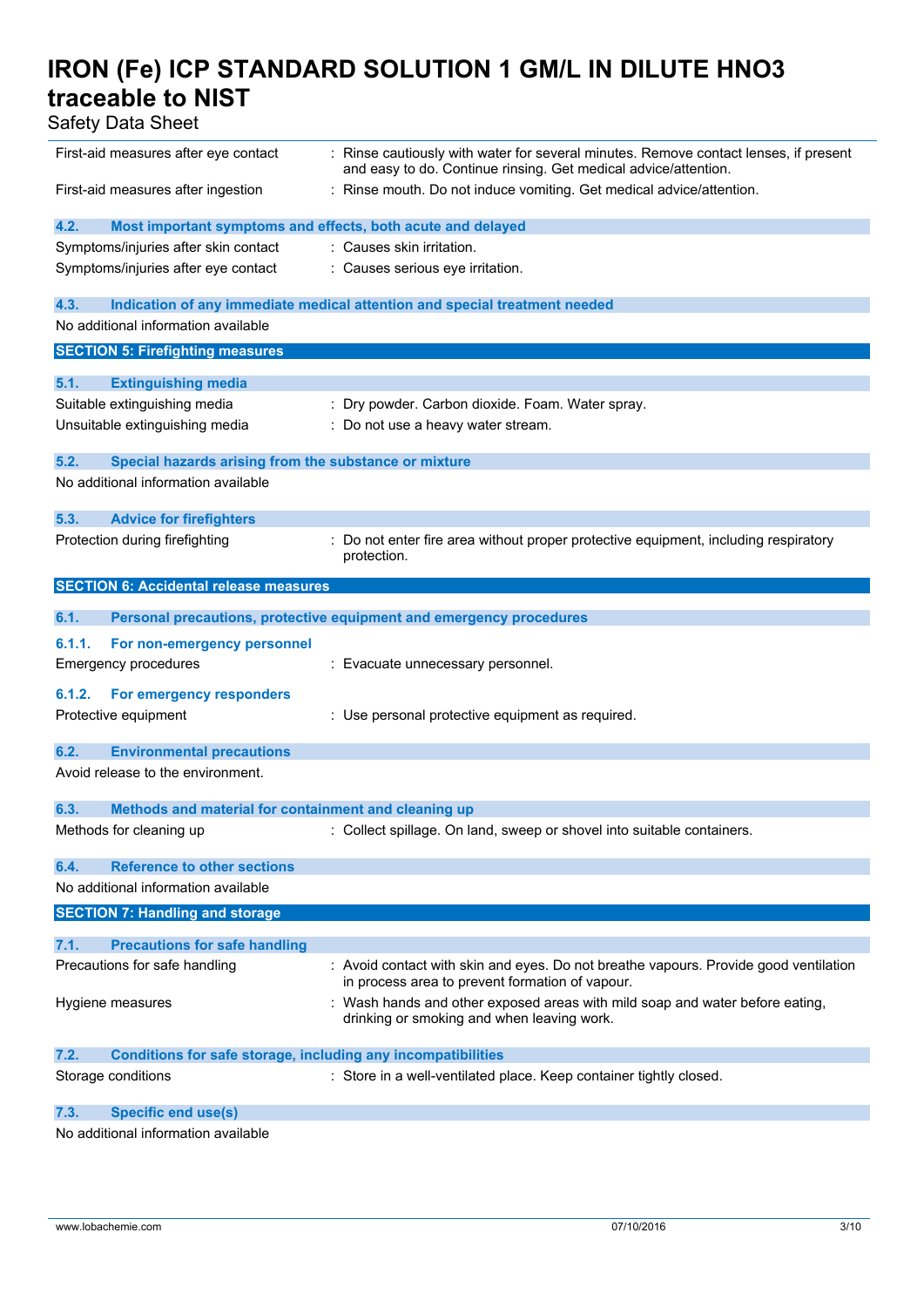Safety Data Sheet

**SECTION 8: Exposure controls/personal protection**

**8.1. Control parameters**

No additional information available

| 8.2.<br><b>Exposure controls</b>                              |                                     |
|---------------------------------------------------------------|-------------------------------------|
| Hand protection                                               | : protective gloves                 |
| Eye protection                                                | Chemical goggles or safety glasses  |
| Skin and body protection                                      | : Wear suitable protective clothing |
| Respiratory protection                                        | : Wear respiratory protection       |
| <b>SECTION 9: Physical and chemical properties</b>            |                                     |
| 9.1.<br>Information on basic physical and chemical properties |                                     |
| Physical state                                                | : Liquid                            |
| Colour                                                        | : Clear Colorless.                  |
| Odour                                                         | : No data available                 |
| Odour threshold                                               | : No data available                 |
| pH                                                            | No data available                   |
| Relative evaporation rate (butylacetate=1)                    | : No data available                 |
| Melting point                                                 | : No data available                 |
| Freezing point                                                | No data available                   |
| Boiling point                                                 | No data available                   |
| Flash point                                                   | : No data available                 |
| Auto-ignition temperature                                     | : No data available                 |
| Decomposition temperature                                     | : No data available                 |
| Flammability (solid, gas)                                     | : No data available                 |
| Vapour pressure                                               | : No data available                 |
| Relative vapour density at 20 °C                              | : No data available                 |
| Relative density                                              | No data available                   |
| Solubility                                                    | No data available                   |
| Log Pow                                                       | No data available                   |
| Viscosity, kinematic                                          | : No data available                 |
| Viscosity, dynamic                                            | No data available                   |
| Explosive properties                                          | : No data available                 |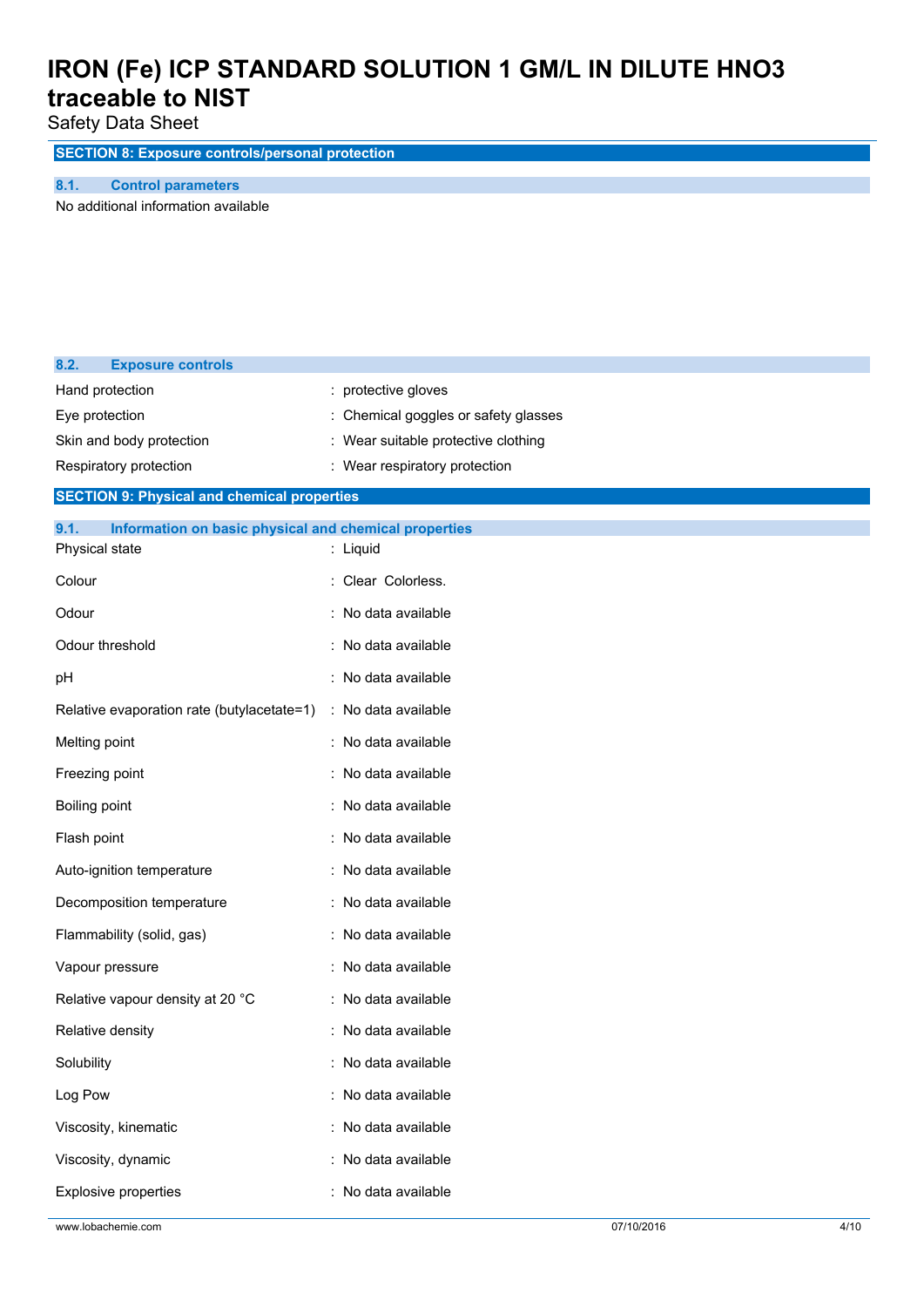Safety Data Sheet

| Salely Dala Sileel                                                      |                                  |
|-------------------------------------------------------------------------|----------------------------------|
| Oxidising properties                                                    | : No data available              |
| <b>Explosive limits</b>                                                 | : No data available              |
|                                                                         |                                  |
| <b>Other information</b><br>9.2.<br>No additional information available |                                  |
| <b>SECTION 10: Stability and reactivity</b>                             |                                  |
|                                                                         |                                  |
| 10.1.<br><b>Reactivity</b><br>No additional information available       |                                  |
|                                                                         |                                  |
| 10.2.<br><b>Chemical stability</b>                                      |                                  |
| Stable under normal conditions.                                         |                                  |
| 10.3.<br><b>Possibility of hazardous reactions</b>                      |                                  |
| No additional information available                                     |                                  |
| 10.4.<br><b>Conditions to avoid</b>                                     |                                  |
| Direct sunlight.                                                        |                                  |
| 10.5.<br><b>Incompatible materials</b>                                  |                                  |
| No additional information available                                     |                                  |
| 10.6.<br><b>Hazardous decomposition products</b>                        |                                  |
| No additional information available                                     |                                  |
|                                                                         |                                  |
| <b>SECTION 11: Toxicological information</b>                            |                                  |
| 11.1.<br><b>Information on toxicological effects</b>                    |                                  |
| Acute toxicity                                                          | : Not classified                 |
|                                                                         |                                  |
| Skin corrosion/irritation                                               | : Causes skin irritation.        |
| Serious eye damage/irritation                                           | : Causes serious eye irritation. |
| Respiratory or skin sensitisation                                       | Not classified                   |
| Germ cell mutagenicity                                                  | Not classified                   |
| Carcinogenicity                                                         | : Not classified                 |
|                                                                         |                                  |
| Reproductive toxicity                                                   | : Not classified                 |
| Specific target organ toxicity (single<br>exposure)                     | : Not classified                 |
| Specific target organ toxicity (repeated<br>exposure)                   | : Not classified                 |
| Aspiration hazard                                                       | : Not classified                 |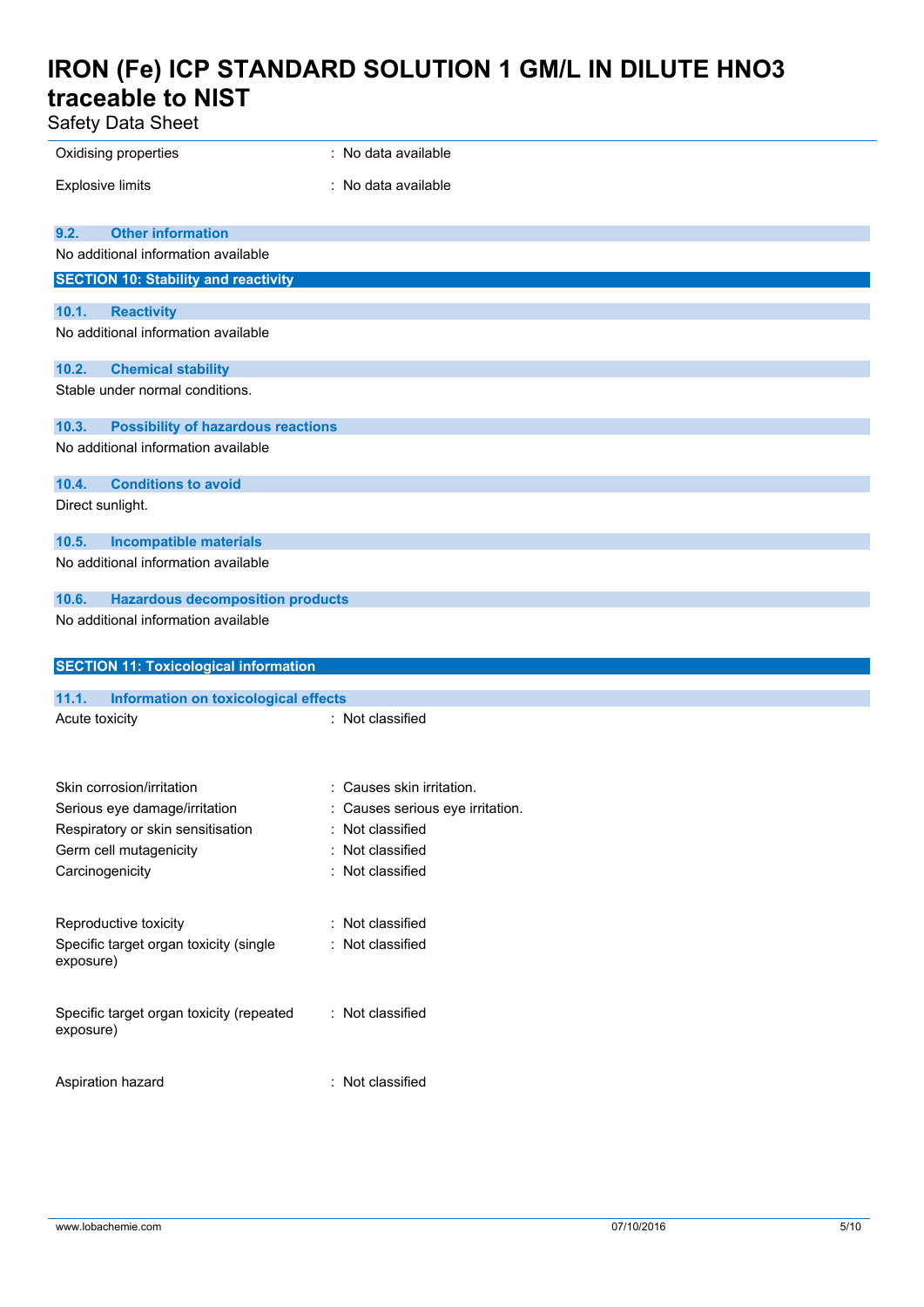### Safety Data Sheet

| <b>SECTION 12: Ecological information</b> |  |
|-------------------------------------------|--|
|                                           |  |

| 12.1. |  | Toxicity |
|-------|--|----------|
|       |  |          |

No additional information available

| 12.2. |  | <b>Persistence and degradability</b> |
|-------|--|--------------------------------------|
|       |  |                                      |

No additional information available

#### **12.3. Bioaccumulative potential**

No additional information available

**12.4. Mobility in soil**

No additional information available

#### **12.5. Results of PBT and vPvB assessment**

No additional information available

#### **12.6. Other adverse effects**

No additional information available

**SECTION 13: Disposal considerations**

#### **13.1. Waste treatment methods**

No additional information available

**SECTION 14: Transport information**

In accordance with ADR / RID / IMDG / IATA / ADN

### **14.1. UN number** UN-No. (ADR) : 3264 UN-No. (IMDG) : 3264 UN-No.(IATA) : 3264 UN-No.(ADN) : 3264 UN-No. (RID) : 3264 **14.2. UN proper shipping name** Proper Shipping Name (ADR) : CORROSIVE LIQUID, ACIDIC, INORGANIC, N.O.S. Proper Shipping Name (IMDG) : CORROSIVE LIQUID, ACIDIC, INORGANIC, N.O.S. Proper Shipping Name (IATA) : CORROSIVE LIQUID, ACIDIC, INORGANIC, N.O.S. Proper Shipping Name (ADN) : CORROSIVE LIQUID, ACIDIC, INORGANIC, N.O.S. Proper Shipping Name (RID) : CORROSIVE LIQUID, ACIDIC, INORGANIC, N.O.S. Transport document description (ADR) : UN 3264 CORROSIVE LIQUID, ACIDIC, INORGANIC, N.O.S., 8, III, (E) Transport document description (IMDG) : UN 3264 CORROSIVE LIQUID, ACIDIC, INORGANIC, N.O.S., 8, III Transport document description (IATA) : UN 3264 CORROSIVE LIQUID, ACIDIC, INORGANIC, N.O.S., 8, III Transport document description (ADN) : UN 3264 CORROSIVE LIQUID, ACIDIC, INORGANIC, N.O.S., 8, III Transport document description (RID) : UN 3264 CORROSIVE LIQUID, ACIDIC, INORGANIC, N.O.S., 8, III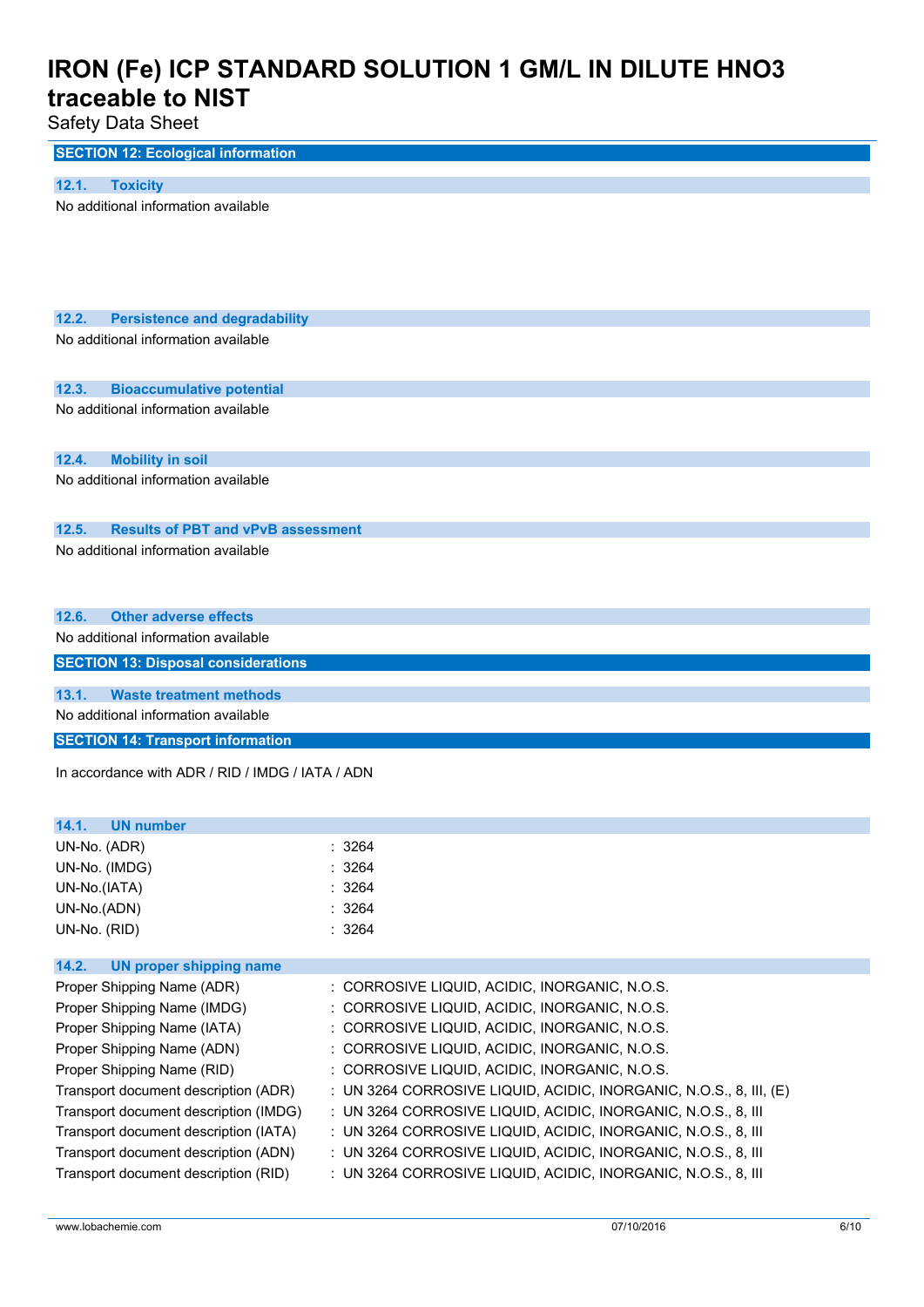Safety Data Sheet

| 14.3.<br><b>Transport hazard class(es)</b><br><b>ADR</b> |                      |
|----------------------------------------------------------|----------------------|
|                                                          |                      |
| Transport hazard class(es) (ADR)                         | : 8                  |
| Danger labels (ADR)                                      | : 8                  |
|                                                          |                      |
|                                                          |                      |
|                                                          |                      |
|                                                          |                      |
|                                                          |                      |
|                                                          |                      |
| <b>IMDG</b>                                              |                      |
| Transport hazard class(es) (IMDG)                        | : 8                  |
| Danger labels (IMDG)                                     | : 8                  |
|                                                          |                      |
|                                                          |                      |
|                                                          |                      |
|                                                          |                      |
|                                                          |                      |
|                                                          |                      |
|                                                          |                      |
| <b>IATA</b>                                              |                      |
| Transport hazard class(es) (IATA)                        | : 8                  |
| Hazard labels (IATA)                                     | : 8                  |
|                                                          |                      |
|                                                          |                      |
|                                                          |                      |
|                                                          |                      |
|                                                          |                      |
|                                                          |                      |
| <b>ADN</b>                                               |                      |
| Transport hazard class(es) (ADN)                         | : 8                  |
| Danger labels (ADN)                                      | : 8                  |
|                                                          |                      |
|                                                          | $\ddot{\phantom{a}}$ |
|                                                          |                      |
|                                                          |                      |
|                                                          |                      |
|                                                          |                      |
|                                                          |                      |
| <b>RID</b>                                               |                      |
| Transport hazard class(es) (RID)                         | : 8                  |
| Danger labels (RID)                                      | : 8                  |
|                                                          |                      |
|                                                          |                      |
|                                                          |                      |
|                                                          |                      |
|                                                          |                      |
|                                                          |                      |
| 14.4.<br><b>Packing group</b>                            |                      |
| Packing group (ADR)                                      | $\div$ III           |
| Packing group (IMDG)                                     | $\div$ III           |

Packing group (IATA) : III Packing group (ADN) : III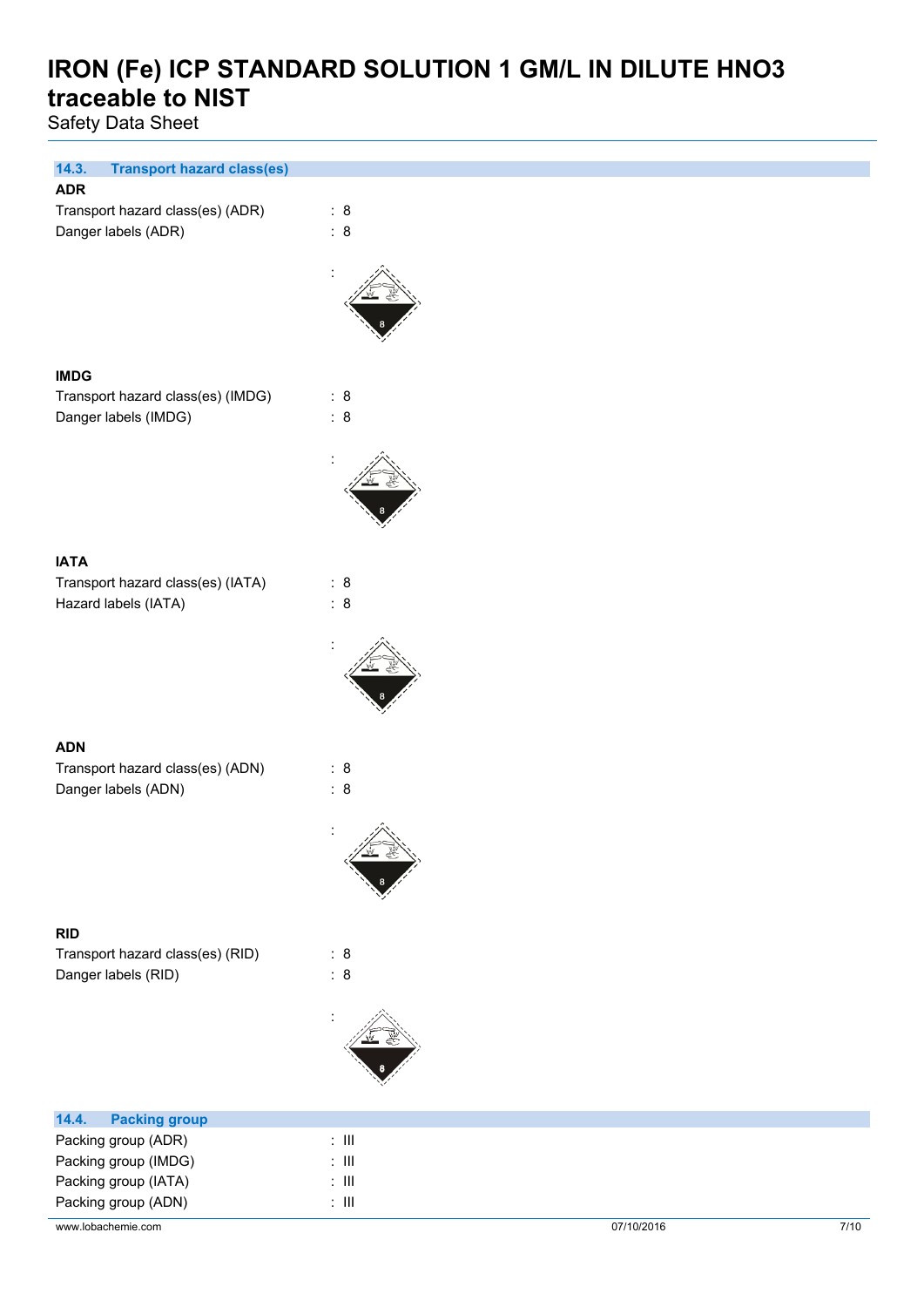| <b>Safety Data Sheet</b>                                     |                                          |  |
|--------------------------------------------------------------|------------------------------------------|--|
| Packing group (RID)                                          | $: \mathsf{III}$                         |  |
| 14.5.<br><b>Environmental hazards</b>                        |                                          |  |
| Dangerous for the environment                                | : No                                     |  |
| Marine pollutant                                             | : No                                     |  |
| Other information                                            | : No supplementary information available |  |
| 14.6.<br><b>Special precautions for user</b>                 |                                          |  |
| - Overland transport                                         |                                          |  |
| Classification code (ADR)                                    | : C1                                     |  |
| Special provision (ADR)                                      | : 274                                    |  |
| Limited quantities (ADR)                                     | : 5L                                     |  |
| Excepted quantities (ADR)                                    | $\therefore$ E1                          |  |
| Packing instructions (ADR)                                   | : P001, IBC03, LP01, R001                |  |
| Mixed packing provisions (ADR)                               | : MP19                                   |  |
| Portable tank and bulk container<br>instructions (ADR)       | : T7                                     |  |
| Portable tank and bulk container special<br>provisions (ADR) | : TP1, TP28                              |  |
| Tank code (ADR)                                              | $:$ L4BN                                 |  |
| Vehicle for tank carriage                                    | : AT                                     |  |
| Transport category (ADR)                                     | : 3                                      |  |
| Special provisions for carriage - Packages<br>(ADR)          | $\therefore$ V12                         |  |
| Hazard identification number (Kemler No.)                    | : 80                                     |  |
| Orange plates                                                | 80<br>3264                               |  |
| Tunnel restriction code (ADR)                                | $\mathbf{E}$                             |  |
| EAC code                                                     | : 2X                                     |  |
| APP code                                                     | $\therefore$ B                           |  |
| - Transport by sea                                           |                                          |  |
| Special provision (IMDG)                                     | : 223, 274                               |  |
| Limited quantities (IMDG)                                    | : 5L                                     |  |
| Excepted quantities (IMDG)                                   | $\therefore$ E1                          |  |
| Packing instructions (IMDG)                                  | : P001, LP01                             |  |
| IBC packing instructions (IMDG)                              | : IBC03                                  |  |
| Tank instructions (IMDG)                                     | : T7                                     |  |
| Tank special provisions (IMDG)                               | : TP1, TP28                              |  |
| EmS-No. (Fire)                                               | $: F-A$                                  |  |
| EmS-No. (Spillage)                                           | $: S-B$                                  |  |
| Stowage category (IMDG)                                      | : A                                      |  |
| Stowage and handling (IMDG)                                  | $:$ SW2                                  |  |
| MFAG-No                                                      | : 154                                    |  |
| - Air transport                                              |                                          |  |
| PCA Excepted quantities (IATA)                               | : E1                                     |  |
| PCA Limited quantities (IATA)                                | : Y841                                   |  |

(IATA)

PCA limited quantity max net quantity

PCA packing instructions (IATA) : 852

: 1L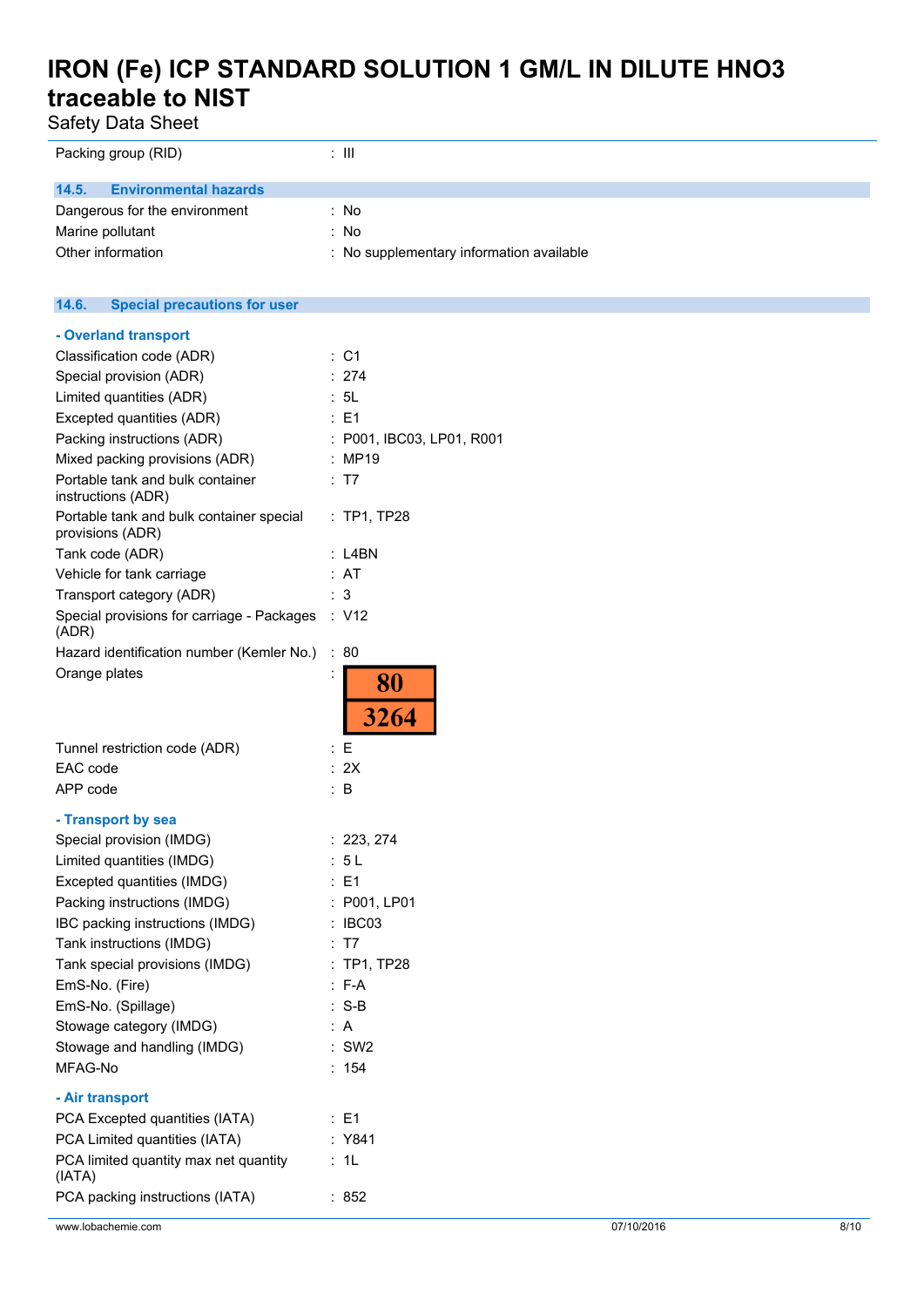Safety Data Sheet

| PCA max net quantity (IATA)                                  |   | 5L                        |
|--------------------------------------------------------------|---|---------------------------|
| CAO packing instructions (IATA)                              |   | : 856                     |
| CAO max net quantity (IATA)                                  |   | : 60L                     |
| Special provision (IATA)                                     |   | : A3                      |
| ERG code (IATA)                                              |   | : 8L                      |
| - Inland waterway transport                                  |   |                           |
| Classification code (ADN)                                    |   | $\therefore$ C1           |
| Special provisions (ADN)                                     |   | : 274                     |
| Limited quantities (ADN)                                     |   | : 5L                      |
| Excepted quantities (ADN)                                    |   | : E1                      |
| Carriage permitted (ADN)                                     |   | : T                       |
| Equipment required (ADN)                                     |   | $:$ PP, EP                |
| Number of blue cones/lights (ADN)                            | ÷ | 0                         |
| - Rail transport                                             |   |                           |
| Classification code (RID)                                    |   | : C1                      |
| Special provision (RID)                                      |   | : 274                     |
| Limited quantities (RID)                                     |   | : 5L                      |
| Excepted quantities (RID)                                    |   | : E1                      |
| Packing instructions (RID)                                   |   | : P001, IBC03, LP01, R001 |
| Mixed packing provisions (RID)                               |   | : MP19                    |
| Portable tank and bulk container<br>instructions (RID)       |   | : T7                      |
| Portable tank and bulk container special<br>provisions (RID) |   | : TP1, TP28               |
| Tank codes for RID tanks (RID)                               |   | $:$ L4BN                  |
| Transport category (RID)                                     |   | : 3                       |
| Special provisions for carriage - Packages : W12<br>(RID)    |   |                           |
| Colis express (express parcels) (RID)                        |   | : CE8                     |
| Hazard identification number (RID)                           |   | 80                        |

**14.7. Transport in bulk according to Annex II of MARPOL 73/78 and the IBC Code**

Not applicable

**SECTION 15: Regulatory information**

**15.1. Safety, health and environmental regulations/legislation specific for the substance or mixture**

**15.1.1. EU-Regulations**

Contains no substances with Annex XVII restrictions Contains no REACH candidate substance

Contains no REACH Annex XIV substances.

#### **15.1.2. National regulations**

#### **Germany**